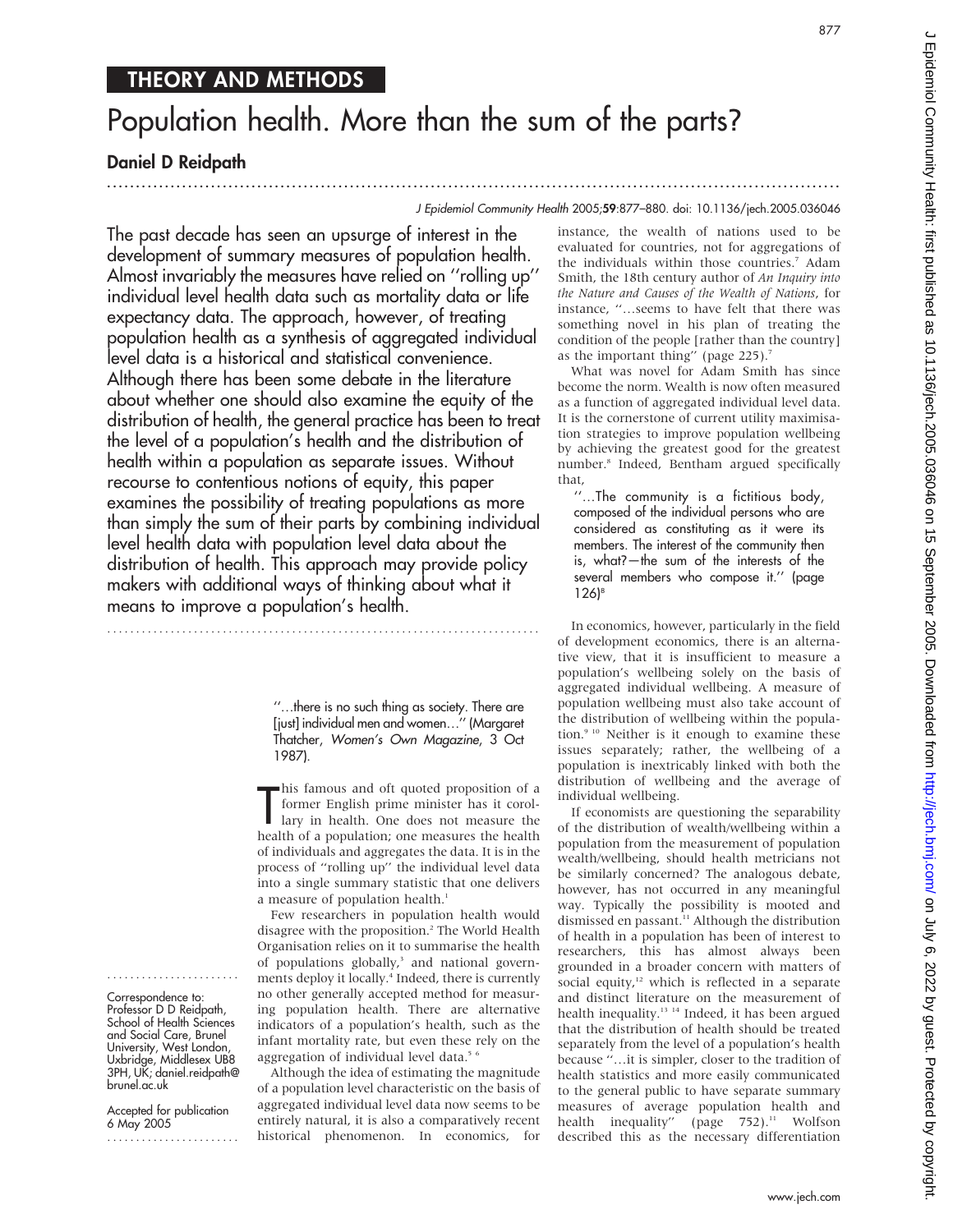between the size of the pie and the manner in which the pie is divided (page  $175$ ).<sup>15</sup>

Nord,<sup>16</sup> and Pinto-Prades and Abellan-Perpinan<sup>17</sup> are counter examples to this trend, and have touched on the legitimacy of the separation—but tangentially. They considered people's preferences for two populations with different mixes of health states. The approach they used (the ''veil of ignorance'', which is discussed more fully later) permits inferences to be drawn about which of two populations is the healthier.<sup>16 18</sup> Unfortunately, the populations that were contrasted have unknown individual levels of average health. Although a preference can be elicited for one population over another, the effect of the average level of individual health in the population and the effect of the distribution of health cannot be disentangled. The relation between the distribution of health and the nature of population health was further obscured by the focus on specific disease states, which confounded the generality of the argument to large populations with realistically diverse health states.

The issue of whether a population's health is best summarised by some function of aggregated individual health is not an idle one. It is well known that measures of population health drive policy and incorrect measures drive policy in the wrong direction.<sup>19</sup> This has billion dollar implications for funding, and can radically change health agendas. If one ''settles'' for a particular form of measure, without due consideration given to alternatives, one also settles for particular forms of funding regimen, policy, and intervention.

It is argued here that a statistic based on aggregated individual level health data is, plausibly, an insufficient summary measure of population health. Moreover, the shape of the distribution of health can carry critical information about the health of the population that is not captured by aggregated individual level data.

The remainder of this paper is devoted to the proposition that if one is to derive a single summary statistic of the health of a population, then in the construction of that statistic, one cannot ignore the distribution of health within the population. To examine the proposition, the following steps are made.

- 1. Populations can be constructed that are equal with respect to their average aggregated individual level health, but unequal with respect to the distribution of individual health.
- 2. People have a preference for a life in one population over life in another, when ceteris paribus, the difference is the distribution of health in the populations.
- 3. People will trade off one population's average level of individual health to achieve equality in their preference for the two populations.

These are now expanded upon.

## THE CONSTRUCTION OF TWO POPULATIONS

Figure 1 shows two separate population distributions of life expectancy. The specifics of the figure are for illustrative purposes, and do not affect the generality of the argument (which neither relies on the choice of population health measure (life expectancy) nor the choice of distribution (Gaussian)). The critical feature is that both populations have the same average ''rolled up'' individual level health characteristic (in this example a life expectancy of 50 years), but the shape of the distributions of health for the populations are different.

Population 2 has greater variation in life expectancy than population 1. According to current population health metrics, the health of population 1 and population 2 should be judged



Figure 1 Two populations with equal average health and unequal distribution of health.

to be identical because their average health is the same.<sup>11</sup> It should, however, also be observed that people in population 1 can have little expectation of surviving past their mid-60s. Similarly, they can have little expectation of a death before their late 20s. In contrast, members of population 2 will have an increased risk of a foreshortened life and a greater chance of experiencing their biblical entitlement of three score years and ten.

Someone with an equity focus may have a preference for one population over the other (quite possibly preferring population 1 over population 2). This preference would be an expression of a normative view about how health ought to be distributed in a fair society. Assume, however, that the only difference between these two populations is a randomly determined and completely uninfluenceable length of life patterned by the mean and standard deviation of the life expectancy of each population. In the absence of any sociostructural determinants, the shape of the distribution is not a matter of equity. In contrasting the two populations attention can (by construction) be restricted to a consideration of the average life expectancy and the distribution of life expectancy.

It clearly is not the case that health is randomly distributed. Health is influenced by a host of individual, social, and environmental factors. However, in the momentary suspension of disbelief, one has an opportunity to explore the notion that the shape of the distribution of health carries information about the health of a population beyond the average health of the individuals in the population. Furthermore, one can do this unencumbered by competing arguments associated with notions of equity, and how these should be managed in the measurement of population health.

## A PREFERENCE FOR ONE POPULATION

A person coming from either of the two populations cannot choose how long their life will be. Furthermore, their statistical expectancy about the length of their life will be the same without regard to the population into which they are born. If a person, however, could choose to be born into one or other of the two populations, which population would be preferred?

In answering this, the ''veil of ignorance'' borrowed from the wardrobes Harsanyi<sup>20</sup> and Rawls<sup>21</sup> provides a useful device. The ''veil of ignorance'' is a means of posing a thought experiment in such a way that the ponderer is ignorant of how the outcome of their choice will advantage or disadvantage them individually. A number of researchers have suggested its use in the evaluation of population health.<sup>16–18</sup> In the variation adopted here, the ponderer is ignorant of how their specific life will evolve and end, but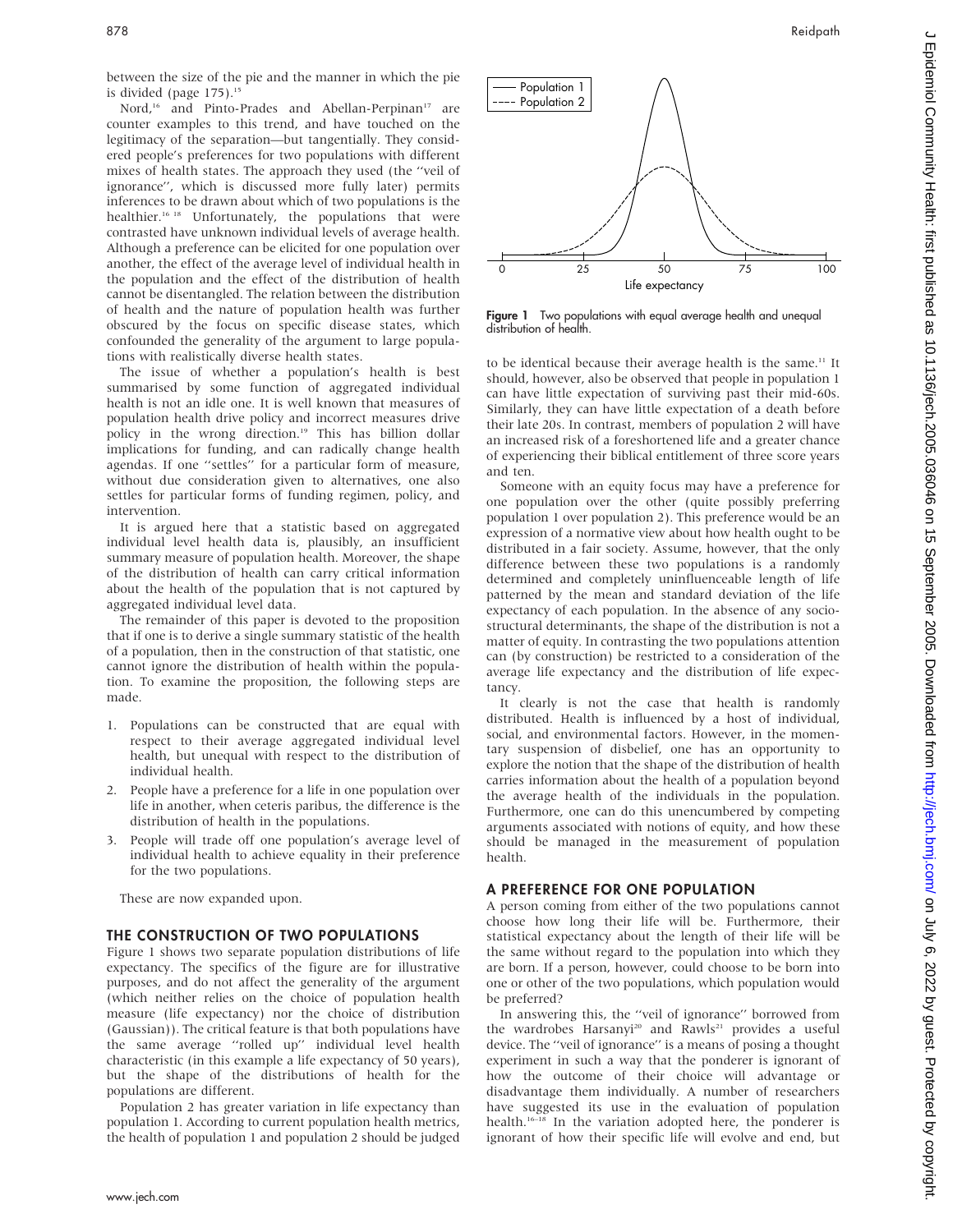they are aware that the length of any individual life is a random function of the mean and standard deviation of the population's distribution.

If a person is indifferent between life in either population, then the argument stops. It may be concluded, at least in this regard, that preference is not influenced by the variation in the distribution of health and may simply be a function of the ''rolled up'' individual level data expressed in a single summary statistic—life expectancy. This would support the current view of population health and how it should be measured.

On the other hand if a person does not have a sense of equipoise and can state a preference for one population over the other, then that preference must be a function, not of the average of the aggregated individual level health data, but of a health characteristic that can only be expressed at the population level—the shape of the distribution of individual health. Prima facie, it would then seem that the health of populations could not be assessed solely on the basis of aggregated individual level data. Rather, there is information relevant to the health of a population that can only be derived from the gestalt that cannot be ascertained from the sum of its parts.

This argument is not dissimilar to the arguments behind such notions as the quality adjusted life year (QALY). Given two lives that are identical in all but one respect, which life is preferred? The remainder of one life is lived in full health, the remainder of the other is lived with a serious and debilitating disease. The expressed preference for  $x$  additional years of life in full health rather than  $y$  additional years of life with a debilitating disease is not simply a demonstration of an interesting social preference. The preference is itself an expression of a fundamental view about the nature of health. Health is about quality of the state, not just quantity of it.

The corollary has been has been proposed about the health of populations:

…population A is healthier than population B if, and only if, an individual behind a veil of ignorance would prefer to be one of the existing individuals in population A rather than an existing individual in population B, holding all nonhealth characteristics of the two populations to be the same. (page 986)<sup>18</sup>

The expected length of a life of a population (even if the individual lives are adjusted for quality prior to aggregation) may not be sufficient, if the distribution of health in the population affects the quality of population health. Any



Figure 2 The point at which two populations of unequal average health are equally healthy.

expression of preference for one population over another cannot be mistaken for an expression of a view about equity, because, by design in this exercise length of life is randomly determined, neither fair nor unfair—it just is. The preferred population is necessarily the healthier population.<sup>18</sup>

This now leaves open a question about an appropriate metric for expressing the health of a population when individual and population level health characteristics are included.

#### THE TRADE OFF

The strength of the argument for QALYs gained intuitive appeal in the time trade off exercise, because the metric for expressing health (length of life) can be traded off against the quality of the life.<sup>22</sup> Thus using the fixed metric of years of life, one can see that people are prepared to exchange a foreshortened life in full health for a full life in less than full health.

This approach can be extended to populations (although alternative approaches could apply equally well).<sup>23</sup> If a person prefers one population to the other, how many years of expected life would they be prepared to trade, before their preference would reverse? In other words, if the preferred population distribution could be shifted to the left (reducing mean life expectancy but maintaining the shape of the distribution), how far to the left could it be moved before the person expressed indifference between living a life in one population or the other?

At some point a person will be indifferent. The point of indifference may occur after shifting the initially preferred population to the left (that is, reducing average life expectancy) by one hour, one year, or 10 years (fig 2).

As the person shifts population 1 to the left, reducing its average life expectancy, something quite profound occurs. Population 2, with health  $x$  (as measured here by the mean life expectancy), is still judged to be no better than population 1, even though population 1 has a reduced average life expectancy of  $x-t$ , where t is the years of life lost attributable to the trade off.

Holding the idea of the trade off in mind—not the specifics of the trade off presented here, but the general possibility of conducting such a trade off—is one of the populations healthier than the other? If the results of the trade off point to an indifference between one population with mean life expectancy  $x$  and the other population with mean life expectancy  $x-t$ , (t>0), then there seems to be a powerful argument to suggest that the populations in figure 1 could not be considered equally healthy.18 Similarly if there were indifference between the two populations in figure 2, when one population has a lesser average life expectancy, then that is the point at which they would appear to be equally healthy.

#### IMPLICATIONS

The argument presented here evolves naturally from the earlier work of others.<sup>16–18</sup> It is, none the less, challenging because it suggests that, in contrast with generally received wisdom, $111$  in measuring population health it may be

### What this paper adds

This paper re-examines the question of whether ''population health'' is more than the aggregate health of the individuals in a population. Unlike earlier literature that has tried to do this, it does so without having to argue that a fair society is healthier (rather than just nicer) than an unfair society. This equity question has been a stumbling block in the analysis of whether populations are simply clusters of individuals.